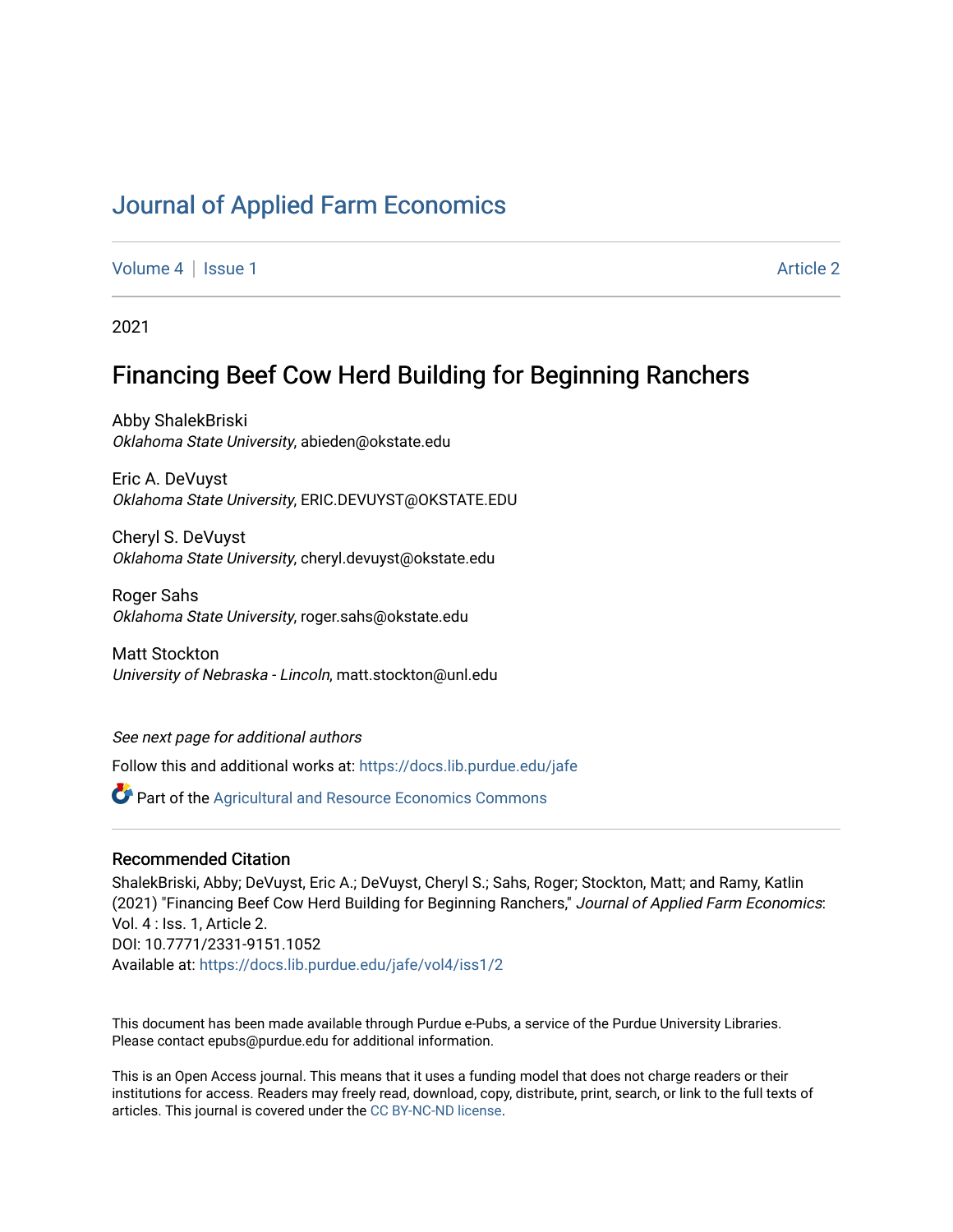# Financing Beef Cow Herd Building for Beginning Ranchers

# Authors

Abby ShalekBriski, Eric A. DeVuyst, Cheryl S. DeVuyst, Roger Sahs, Matt Stockton, and Katlin Ramy

This research article is available in Journal of Applied Farm Economics:<https://docs.lib.purdue.edu/jafe/vol4/iss1/2>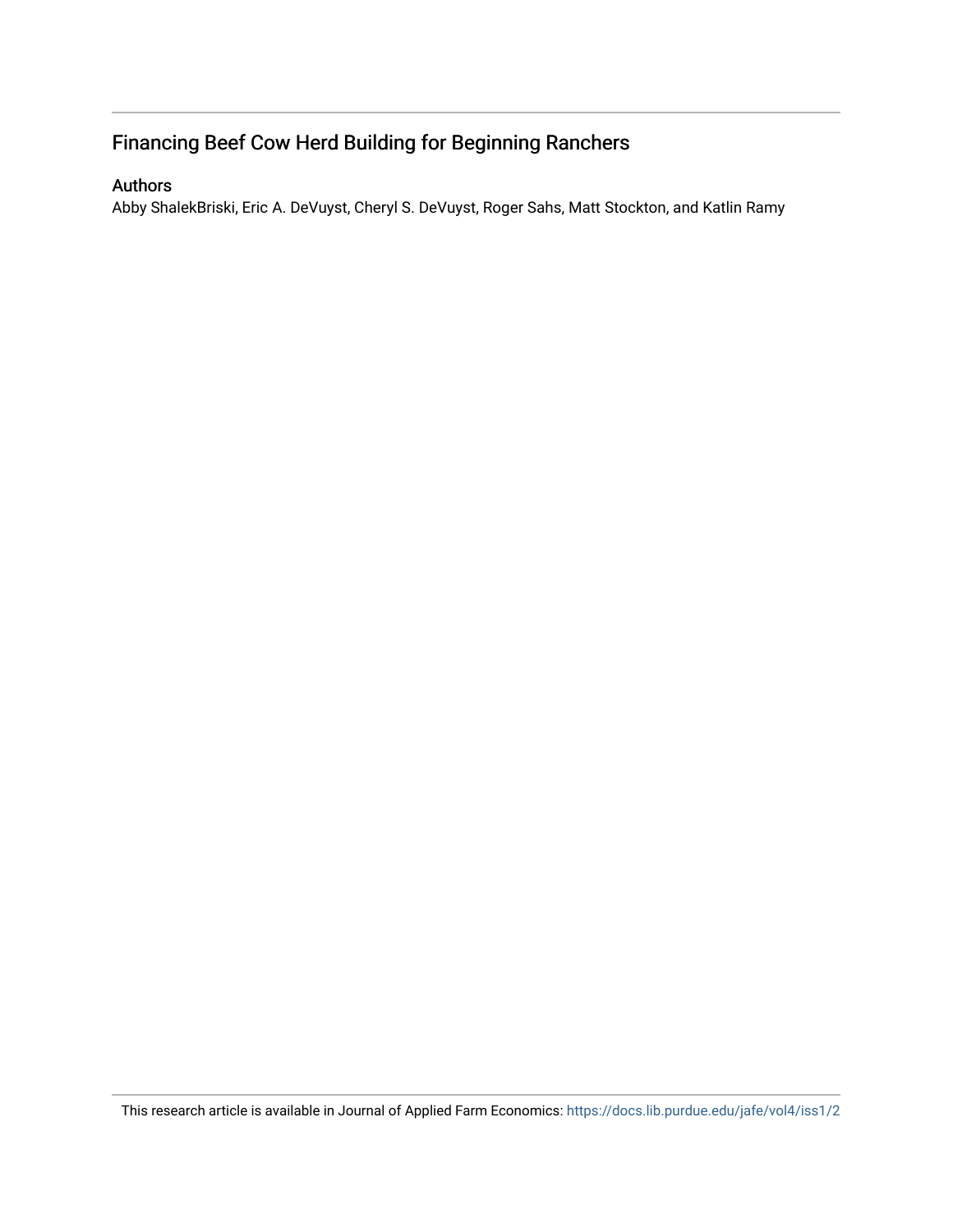# **Financing Beef Cow Herd Building for Beginning Ranchers**

Abby ShalekBriski (Oklahoma State University), Eric A. DeVuyst (Oklahoma State University), Cheryl S. DeVuyst (Oklahoma State University), Roger Sahs (Oklahoma State University), Matt Stockton (University of Nebraska–Lincoln), and Katlin Ramy (Oklahoma State University)

#### **ABSTRACT**

Intensive capital requirements relative to cash flows available inhibit the entry of beginning producers into the cattle industry. Here, we propose and analyze a strategy for beginning ranchers to build a herd. Over a three-year cycle, new producers borrow cash needed to purchase 450-pound heifers in the first year, breed heifers, sell open heifers and bull calves, retain heifer replacements, rebreed the two-year-old cows, and eventually sell bred two-turning-three cows 27 months after the initial heifer purchase. The goal is to retain a group of debt-free heifers. Analyses conducted over 14 cycles of 27 months each across three cattle markets, Oklahoma, Nebraska, and North Dakota, indicate that this herd-building strategy appears to be financially feasible for new producers, in most cycles. Positive net cash flows occurred for producers in Oklahoma for 13 of 14 cycles, 11 of 14 cycles in North Dakota, and 10 of 14 cycles in Nebraska. Positive net returns were realized in at least 12 cycles in each location. Sensitivity analyses were conducted on revenues and costs to evaluate the robustness of the strategy.

## **INTRODUCTION**

Beginning farm producers have difficulty getting started in the industry. Along with labor and management, land and capital are needed to be able to farm but acquiring these two factors of production is challenging (Ahearn, 2011). A survey conducted by Ackoff et al. (2017) showed land acquisition as the number one challenge beginning farmers face due to the high per-acre value of farm ground. Leasing farm ground is an affordable alternative but not a viable option for the long-term. Leasing is not as stable and secure as purchasing farm ground and may prevent beginning farmers from investing in the infrastructure needed for their operation (Ackoff et al., 2017; Manning, 2019). Likewise, owning higher land acreage amounts is needed to grow the operation and earn positive net returns (USDA-ERS, 2013). Student loan debt is also a challenge beginning farmers face, and beginning full-time farmers do not qualify for loan forgiveness via the Public Service Loan Forgiveness Program (Manning, 2019). As a result, it is difficult for beginning farmers to make their

#### **KEYWORDS**

beginning farmer, cow-calf, financing herd building

student loan payments and finance their farming operation (Ackoff et al., 2017; Manning, 2019). Apart from land acquisition and student loan debt, not knowing how to efficiently run a farming operation can be a downfall if beginning farmers lack the knowledge and tools needed to create a business plan (Manning, 2019).

These financial difficulties starting a farm or ranch are pronounced in cow-calf production. In the United States, cow-calf production is highly capital intensive with long time lags between cash inflows. Even for established producers, financing the rebuilding herds following drought-induced liquidation is challenging (Doye et al., 2013). The lag between the purchase of inputs, such as breeding stock, and the sale of outputs can exceed two years (Bierlen et al., 1998). This can lead to insufficient cash flow to maintain the business. When purchasing breeding cattle, beginning and younger producers often struggle with liquidity due to low equity and unproven cash flow. Trejo-Pech et al. (2021) report that beginning cow-calf producers can expect a cash flow deficit of about \$15,000 annually for the first seven years of operation.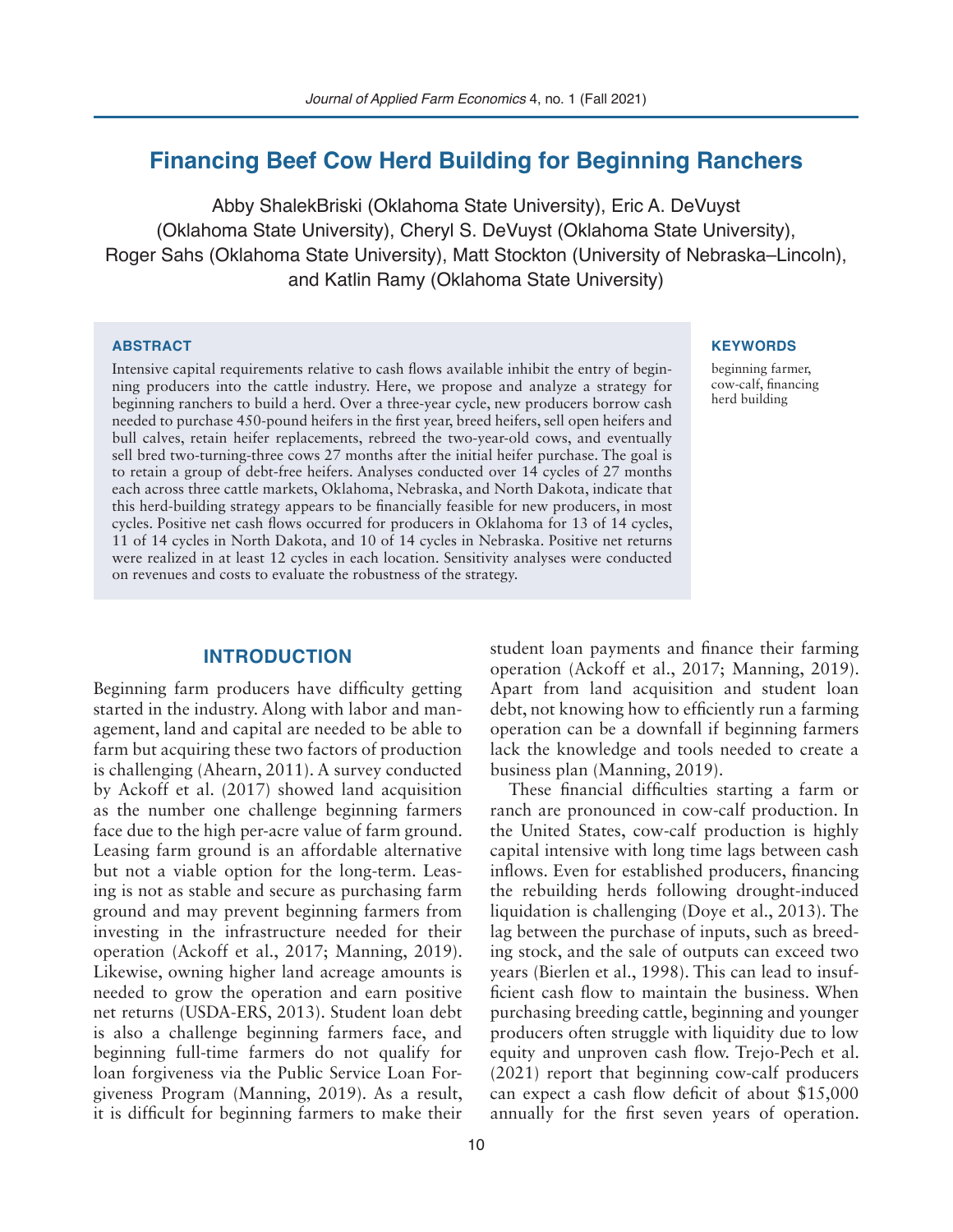Nehring et al. (2014) measured the impact of factors in the economic and financial success of beef cow producers. Two important factors, crop acres and number of cows, were found to improve profitability and solvency. Given the high capital requirements of acquiring land and breeding cows, beginning operators are less likely to control large acreages and breeding herds. Thus, their chances of financial success are not promising.

In response, many lenders, government agencies, and universities offer educational programs and/or financial programs to assist beginning producers to successfully enter agriculture production (Katchova & Dinterman, 2018). Programs such as the Beginning Farmer and Rancher Development Program (USDA, n.d.a), Environmental Quality Incentives Program (USDA-NRCS, n.d.b), and provisions in the Agriculture Improvement Act of 2018 (USDA-ERS, n.d.c) aim to provide support to beginning farmers and ranchers.

While these programs help facilitate the transfer of institutional knowledge and funds, production, marketing, and financing strategies to mitigate entry barriers faced by beginning ranchers are needed. Building a cow-calf herd is particularly difficult due to significant lags between cash outlays for breeding stock purchases and feed relative to cash inflows from weaned calf sales. To help beginning producers build their herds, this study develops and analyzes a beef cow herd-building strategy for Oklahoma, Nebraska, and North Dakota beginning cow-calf producers. The intent is to provide beginning cattle producers with a framework to analyze the financial feasibility of starting a cow herd.

### **BUILDING STRATEGY**

Before analyzing, the proposed strategy is outlined here. Using borrowed funds, a beginning rancher purchases 450-lb. weaned heifers. A 27-month note at 6% APR is assumed with 100% financing on the heifer purchase. (The analysis assumes 100 head purchased, but the strategy is not dependent on that number.) An operating note at 5% APR is used to finance 75% of production expense over the 27-month production cycle. In order for a cycle to be considered successful, both the initial heifer purchase note and operating note must be paid in full at the end of each 27-month cycle.

| Inventory*           | Year 1 | Year 2 | Year 3 |  |
|----------------------|--------|--------|--------|--|
| Replacement Heifers  | 100    |        | 29     |  |
| <b>Bred Heifers</b>  |        | 84     |        |  |
| Steer Calves (sold)  |        |        | 41     |  |
| Heifer Calves (sold) |        |        | 12     |  |
| Open Cows (sold)     |        | 15     | 13     |  |
| Bred Cows (sold)     |        |        | 71     |  |

\*Calculations are net of death loss and culling.

Weaned heifers are bred at 14.5 to 15 months of age with open heifers sold at 810 lbs. at market price as feeder heifers. Revenue generated from the sale of feeder heifers is used to pay down debt and feed and veterinary expenses. Bred heifers calve as two-year-olds. At 205 days of age, 450-lb. steer calves and 30% of the 425-lb. heifer calves are sold as weaned calves. The remaining  $70\%$ <sup>1</sup> of weaned heifers are retained as breeding stock. Cows are rebred three months after calving and sold as "twos-coming-threes"<sup>2</sup> as this age category has the highest market value for bred cows. Open cows are sold at market price for cull cows.<sup>3</sup> By selling weaned steer calves, 30% of weaned heifer calves, rebred cows, and open cows, the strategy might generate sufficient cash to retire all debt, leaving the producer with approximately 29 heifer calves. From the initial purchase to the sale of bred cows and weaned calves, a cycle is completed in approximately 27 months. Table 1 summarizes the herd inventory for our strategy.

# **PRODUCTION ASSUMPTIONS**

#### *Phase I*

Production assumptions are reported in Table 2. The base assumption is a 100-head herd. The initial 100 head of 450-lb. heifer calves are purchased in the first week of November, 100% financed at 6% interest on a 27-month fixed note with payment due at the end of the 27-month cycle. In the first year, a 0.5% death loss is assumed. Heifers are bred at 14.5 to 15 months. A 15% cull rate for open heifers, which are sold as 810-lb. feeder heifers, is assumed. Rations and budgets for each stage of production were developed. Oklahoma

#### **Table 1. Cattle Inventory per Year**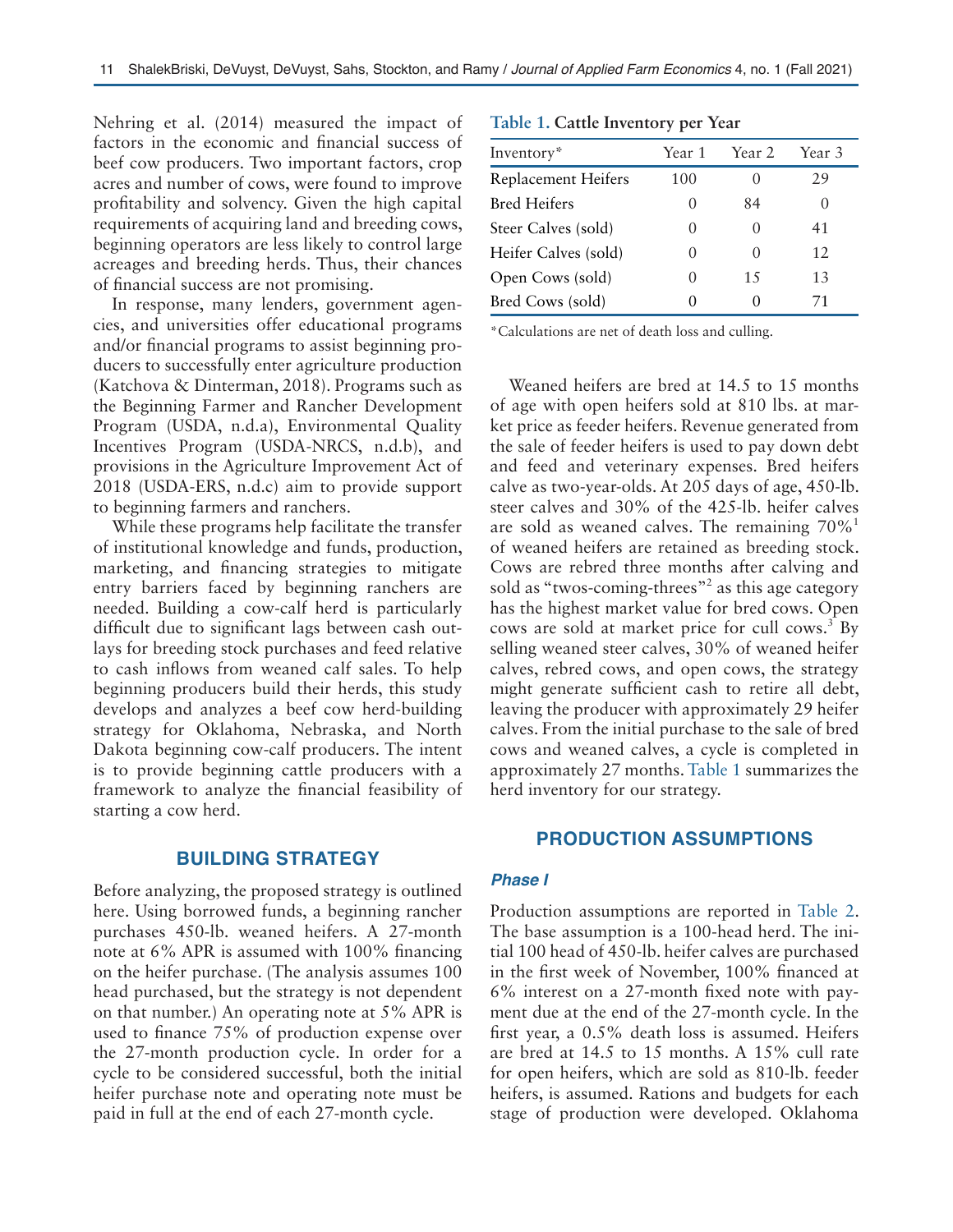| Phase I                                           |                |
|---------------------------------------------------|----------------|
| Heifer Weight at Purchase                         | 450 pounds     |
| Heifer Age at Purchase                            | 205 days       |
| Death Loss                                        | $0.50\%$       |
| Percent of Initial Heifer Purchase Financed       | 100%           |
| Interest Rate of Financed Initial Heifer Purchase | 6%             |
| Age at Breeding                                   | 450 days       |
| Age at First Cull                                 | 570 days       |
| Cull Rate                                         | 15%            |
| Weight at First Cull                              | 810 pounds     |
| Phase II                                          |                |
| Age at Calving                                    | 733 days       |
| Weaning Percentage                                | 98%            |
| Calf Age at Weaning                               | 205 days       |
| Weaning Weight: Steer Calves                      | 450 pounds     |
| Weaning Weight: Heifer Calves                     | 425 pounds     |
| Cow Rebreeding Age                                | 833 days       |
| Cull Open Cows Age                                | 938 days       |
| Weight of Culled Open Cows                        | $1,180$ pounds |
| Phase III                                         |                |
| <b>Conception Percentage</b>                      | 85%            |
| Age of Bred "Twos-coming-Threes" when sold        | 1,028 days     |
| Weight of Bred "Twos-coming-Threes" when sold     | $1,270$ pounds |
| <b>Assumptions for All Phases</b>                 |                |
| Percentage of Operating Expenses Financed         | 75%            |
| Interest Rate of Operating Expenses Financed      | 5%             |

**Table 2. Production Assumptions**

rations were developed using Cowculator (Oklahoma State University, 2017) and annual prices of inputs and pasture land rents applied to generate annual production budgets. Nebraska ratios were developed based on commonly used production practices in western Nebraska and then used to generate annual budgets. Published annual production budgets (North Dakota Career and Technical Education, 2021) were used for North Dakota producers.

# *Phase II*

Heifers are assumed to calve at 24 months. The calf crop is assumed to be 50% bull calves and 50% heifer calves. Calves are weaned at 205 days with a 98% weaning percentage. Bull/steer calves are weaned at 450 lbs. and heifer calves are weaned at 425 lbs. with 70% of the heifer calves retained for replacement.

#### *Phase III*

The 24-month-old cows are rebred in August, approximately three months after their first calving. A conception rate of 85% is assumed. Open cows are culled in November, approximately two years after their initial purchase date. The remaining cows are sold in February of the next year. They are marketed as twos-coming-threes bred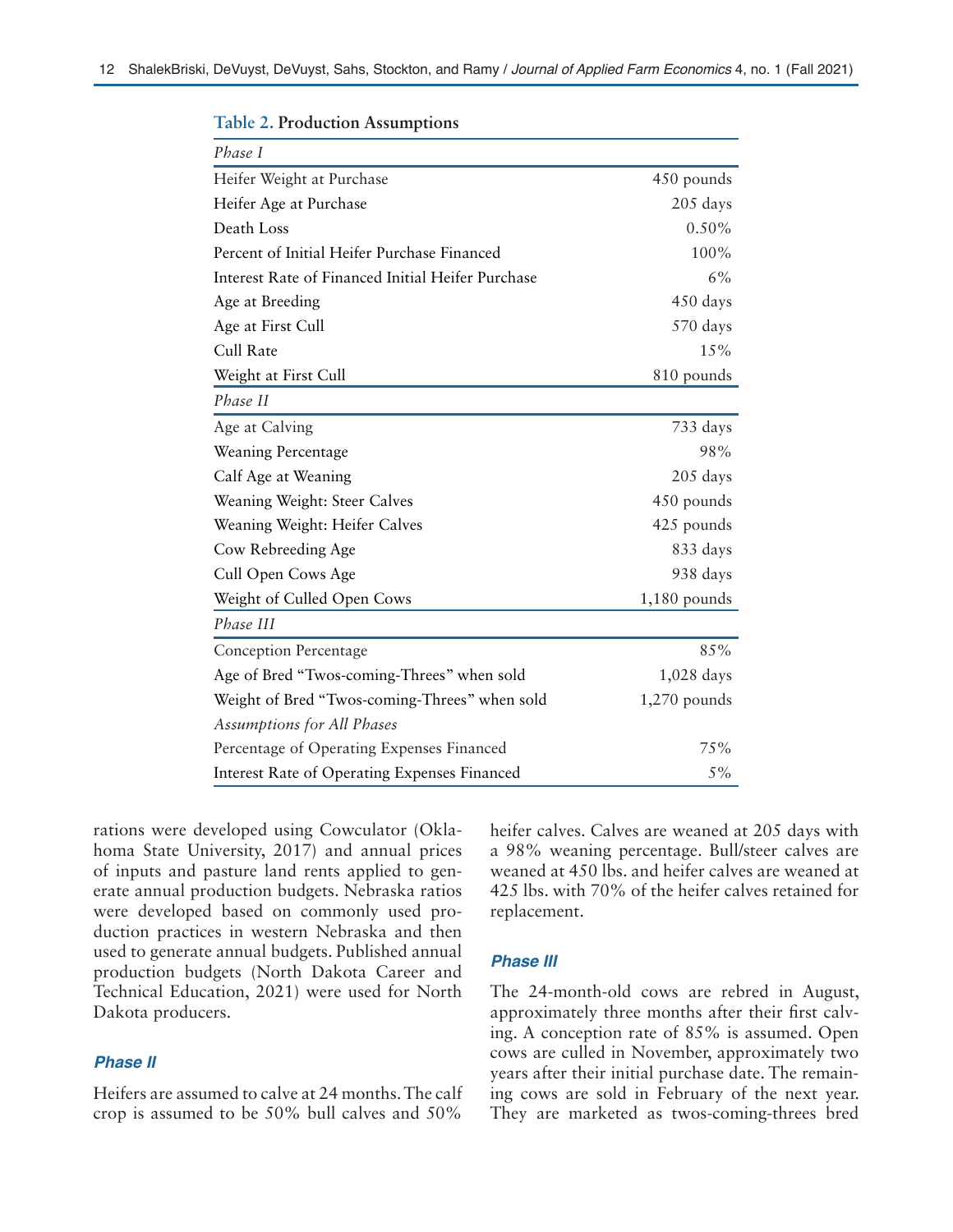| Year | <b>Initial Heifer</b><br>Purchase | Cull of Open<br>Heifers | <b>Weaned Heifers</b><br>and Steer<br>Calves Sold | Sell Open<br>Cows | Sell Bred<br>"Twos-coming-<br>Threes" |
|------|-----------------------------------|-------------------------|---------------------------------------------------|-------------------|---------------------------------------|
| 2003 | 11/7/2003                         | 10/29/2004              | 11/4/2005                                         | 11/4/2005         | Feb. 2006                             |
| 2004 | 11/5/2004                         | 10/28/2005              | 11/3/2006                                         | 11/3/2006         | Feb. 2007                             |
| 2005 | 11/4/2005                         | 10/27/2006              | 11/2/2007                                         | 11/2/2007         | Feb. 2008                             |
| 2006 | 11/3/2006                         | 11/2/2007               | 11/7/2008                                         | 11/7/2008         | Feb. 2009                             |
| 2007 | 11/2/2007                         | 10/31/2008              | 11/6/2009                                         | 11/6/2009         | Feb. 2010                             |
| 2008 | 11/7/2008                         | 10/30/2009              | 11/5/2010                                         | 11/5/2010         | Feb. 2011                             |
| 2009 | 11/6/2009                         | 10/29/2010              | 11/4/2011                                         | 11/4/2011         | Feb. 2012                             |
| 2010 | 11/5/2010                         | 10/28/2011              | 11/2/2012                                         | 11/2/2012         | Feb. 2013                             |
| 2011 | 11/4/2011                         | 11/2/2012               | 11/8/2013                                         | 11/8/2013         | Feb. 2014                             |
| 2012 | 11/2/2012                         | 11/1/2013               | 11/7/2014                                         | 11/7/2014         | Feb. 2015                             |
| 2013 | 11/8/2013                         | 10/31/2014              | 11/6/2015                                         | 11/6/2015         | Feb. 2016                             |
| 2014 | 11/7/2014                         | 10/30/2015              | 11/4/2016                                         | 11/4/2016         | Feb. 2017                             |
| 2015 | 11/6/2015                         | 10/28/2016              | 11/3/2017                                         | 11/3/2017         | Feb. 2018                             |
| 2016 | 11/4/2016                         | 10/27/2017              | 11/2/2018                                         | 11/2/2018         | Feb. 2019                             |

|  |  |  |  | Table 3. Dates from Weekly and Monthly Price Series Used |  |  |  |
|--|--|--|--|----------------------------------------------------------|--|--|--|
|--|--|--|--|----------------------------------------------------------|--|--|--|

# **Table 4. Production Costs (\$ per head)**

| Phase I                                                                   |      |
|---------------------------------------------------------------------------|------|
| Feed Expense: Pre-breeding                                                | 250d |
| Veterinary and Medical Expense: Pre-breeding                              | \$15 |
| <b>Breeding Cost</b>                                                      | \$25 |
| Feed Expense: Gestation                                                   | 283d |
| Veterinary and Medical Expense: Gestation                                 | \$5  |
| Phase II                                                                  |      |
| Feed Expense: Lactation, Rebreeding, and Post-Lactation                   | 205d |
| Veterinary and Medical Expense: Lactation, Rebreeding, and Post-Lactation | \$15 |
| <b>Breeding Cost</b>                                                      | \$25 |
| Phase III                                                                 |      |
| Feed Expense: Bred Cows Post Weaning                                      | 90d  |
| Open Cows Post Weaning                                                    | 7d   |
| Veterinary and Medical Expense                                            | \$5  |

# **DATA**

approximately six months. Table 3 outlines the corresponding dates used for the sale price data in the three phases. Table 4 summarizes cattle weight assumptions, death loss, weaning information, and age at the different phases.

Veterinary, medical and breeding costs associated with each phase are reported in Table 4. Feed costs were based on Oklahoma, Nebraska, and North Dakota monthly hay prices as reported by the USDA (USDA-NASS, n.d.d, e, f) from 2003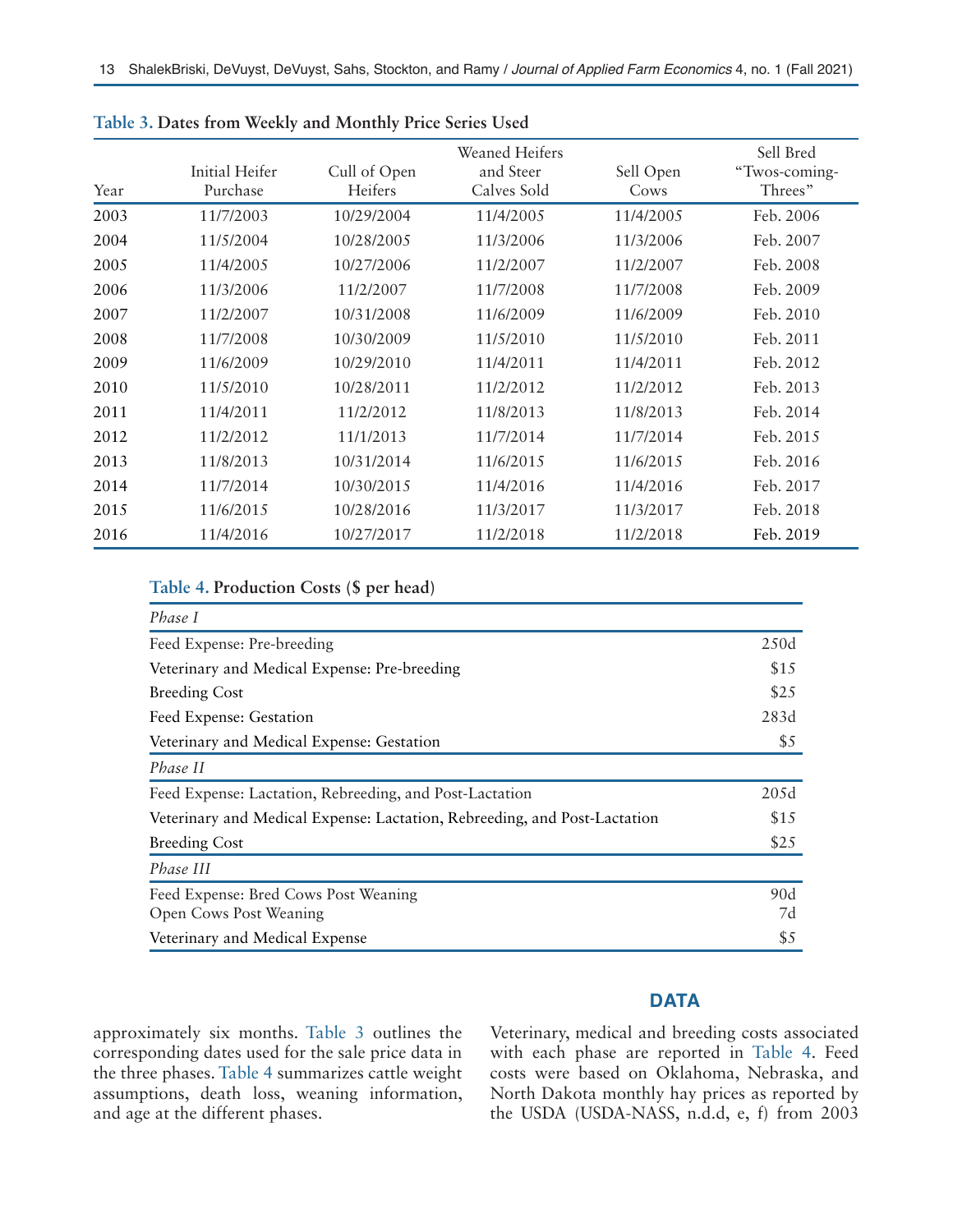to 2019. Since USDA hay prices were monthly, the average of the monthly prices was calculated and multiplied by the number of days fed in each time period. Statewide average pasture rental rates for Oklahoma were from the biennial surveys of pasture rental rates from Doye et al. (2002), Doye and Sahs (2004–2016), and Sahs (2018). Nebraska statewideaverage historical pasture rental rates were taken from the Nebraska Farm Real Estate Market Highlights Report 2018–2019 (Jansen & Stokes, 2018). If the statewide-average pasture rental rate was not reported for a given year, the average of two neighboring states was used. North Dakota published production budgets were taken from North Dakota Career and Technical Education (2021).

Weekly cattle prices were taken from the Livestock Marketing Information Center for each state. If a weekly price for Nebraska or North Dakota was missing, a neighboring state's weekly price was used. If no suitable price was available, a price was imputed by calculating the average ratio in prices between the missing price and the Oklahoma price. The Oklahoma price was then multiplied by the calculated factor to approximate a value for the missing price. In some instances, the price for bred heifers was not reported. So, a

price was imputed by calculating the average ratio in prices between the missing price and the price series for young bred cows. The corresponding price for young bred cows was multiplied by the factor to approximate a value for the missing price. Cull cow prices were from monthly slaughter cow data compiled by LMIC (2021). Since no monthly slaughter cow data was reported for Nebraska or North Dakota, slaughter cow data from Montana was used for North Dakota and slaughter cow data from Colorado was used for Nebraska.

## **RESULTS**

To help understand the cash flows during a production cycle, Table 5 presents the projected cash flow timing and amounts for the Oklahoma 2007 cycle. The 2007 cycle was chosen as it's close to zero net cash flow, demonstrating tight points for financing. As is to be anticipated, the first 12 months of the project are the most financially taxing, with no revenues. At the end of the first year, cull heifers are sold, the first infusion of revenue. Then, the producer must wait another 12 months until revenue is received from weaned steers, some weaned heifers, and cull (open) cows.<sup>4</sup> In some

| Date        | Item                               | hd  | Financed | Cash in/out  | Term Note<br>Balance | Operating<br>Note Balance |
|-------------|------------------------------------|-----|----------|--------------|----------------------|---------------------------|
| $1-Nov-07$  | Heifer purchase                    | 100 | \$49,950 | $-$ \$49950  | \$49,950             |                           |
| $4$ -Jul-08 | Operating exp through<br>breeding  | 100 | \$8,100  | $-$10,800$   |                      | \$8,100                   |
| $1-Nov-08$  | Open heifer sales                  | 15  |          | \$10,692     | \$31,158             | \$0                       |
| $1-Nov-08$  | Bred heifer inventory              | 84  |          |              |                      |                           |
| $13-Apr-09$ | Operating exp through<br>gestation | 84  | \$10,395 | $-$ \$13,860 | \$31,158             | \$13,860                  |
| $1-Nov-09$  | Operating exp through<br>lactation | 84  |          | \$12,180     |                      |                           |
| $1-Nov-09$  | Sell weaned calves                 | 53  |          | \$26,525     | \$18,493             |                           |
| 8-Nov-09    | Sell open cows                     | 13  |          | \$6,162      | \$12,331             |                           |
| $1-Feb-10$  | Operating exp post wean            | 84  | \$3,591  | $-$ \$4,788  |                      | \$3,591                   |
| 1-Feb-10    | Sell bred cows                     | 71  |          | \$55,735     | \$0                  | \$0                       |
|             | Interest on operating loan         |     |          | $-$ \$949    |                      |                           |
|             | Interest on term debt              |     |          | $-$ \$6,260  |                      |                           |
| 1-Feb-10    | Net cash position                  |     |          | \$326        |                      |                           |

**Table 5. Example Cash Flow Budget: Oklahoma 2007 Cycle**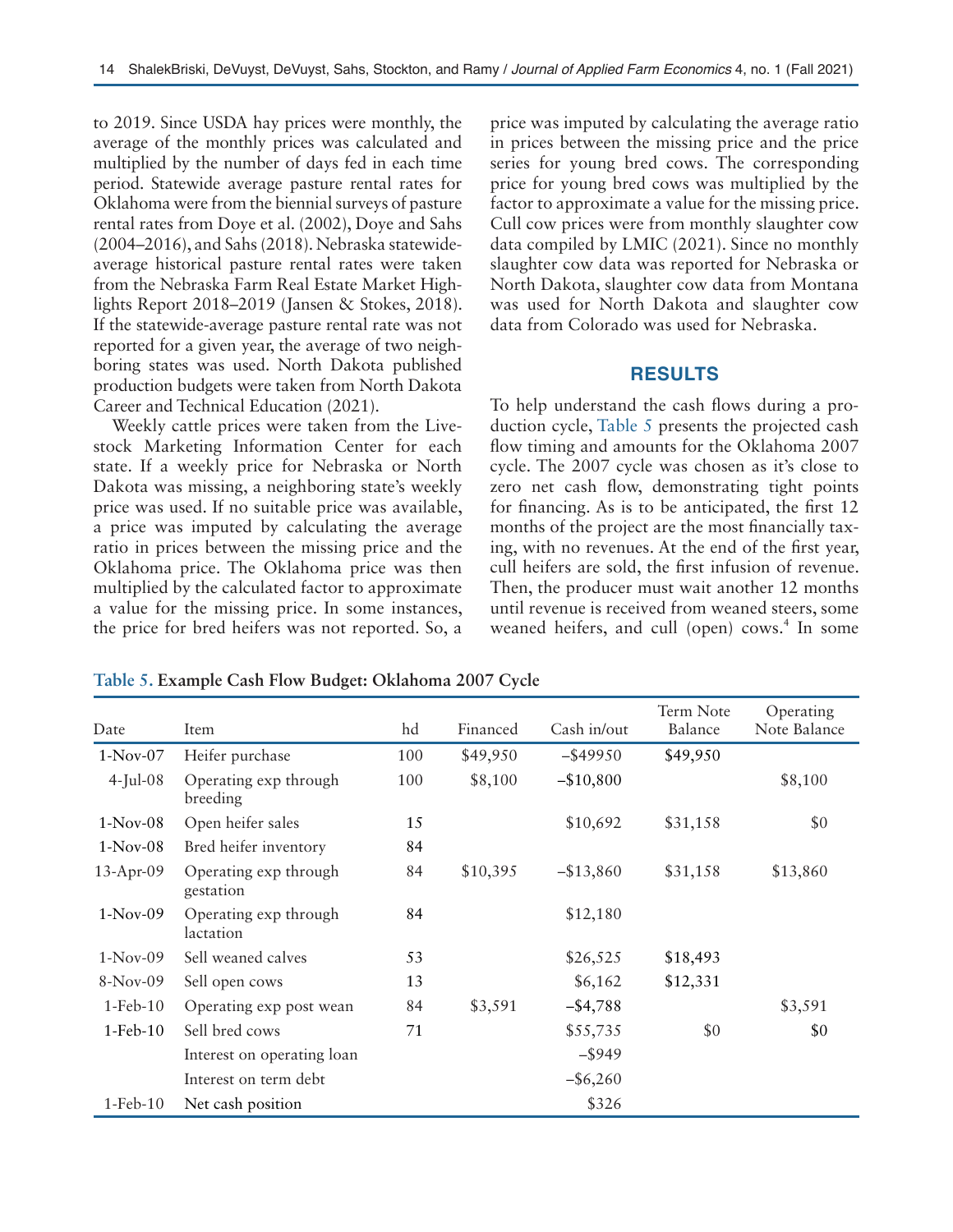high-revenue cycles (e.g., 2012 and 2013), producers are debt free at this point. However, debt is retired in most cycles when bred cows are sold at the end of the 27-month cycle, as is the case for the 2007 Oklahoma cycle.

Tables 6 through 11 report the net cash flow for Oklahoma, North Dakota, and Nebraska producers, respectively, over each of 27-month cycles. In 13 of the 14 cycles investigated, the Oklahoma budgets have positive net cash flow. North Dakota budgets are slightly less favorable with 11 cycles projecting positive net cash flow and 13 cycles with positive net return.<sup>5</sup> Finally, the Nebraska budgets are again slightly less optimistic. Ten of the cycles are projected to have positive net cash flow and 12 were projected to have positive net return.

The 2012 and 2014 cycles are worth discussing further. Producers starting herds in 2014 were projected to have negative net cash flow over the 2.5-year period (2014–2017) in all three states.

| Table 6. Sensitivity of Net Cash Flow and Net Return due to Reduced Revenue for Oklahoma |
|------------------------------------------------------------------------------------------|
|------------------------------------------------------------------------------------------|

| Revenue as a Percent of Baseline |                              |             |             |             |             |             |  |
|----------------------------------|------------------------------|-------------|-------------|-------------|-------------|-------------|--|
| Year                             | <b>Baseline</b><br>$(100\%)$ | 95%         | 90%         | 85%         | 80%         | 75%         |  |
| 2003                             | \$38963                      | \$32500     | \$26038     | \$19576     | \$13113     | \$6651      |  |
|                                  | \$54594                      | \$47350     | \$40106     | \$32862     | \$25618     | \$18374     |  |
| 2004                             | \$11956                      | \$5993      | \$30        | $-$ \$5933  | $-$11896$   | $-$17859$   |  |
|                                  | \$25876                      | \$13224     | \$12528     | 11832       | $-$ \$760   | $-$ \$7419  |  |
| 2005                             | \$19132                      | \$13023     | \$6914      | \$805       | $-$ \$5305  | $-$11414$   |  |
|                                  | \$33139                      | \$26330     | \$19520     | \$12711     | \$5901      | $-$ \$908   |  |
| 2006                             | \$7181                       | \$2276      | $-$ \$2629  | $-$ \$7535  | $-$13876$   | $-$ \$19141 |  |
|                                  | \$19999                      | \$15094     | \$10189     | \$10189     | $-$ \$3622  | $-$ \$9527  |  |
| 2007                             | \$326                        | $-$ \$4613  | $-$ \$9552  | $-$ \$14492 | $-$19431$   | $-$ \$24370 |  |
|                                  | \$12361                      | \$6820      | \$1279      | $-$ \$4262  | $-$ \$9803  | $-$15344$   |  |
| 2008                             | \$39147                      | \$34465     | \$29782     | \$25100     | \$20417     | \$15735     |  |
|                                  | \$53270                      | \$47882     | \$42493     | \$37104     | \$31716     | \$26327     |  |
| 2009                             | \$55004                      | \$16227     | \$15373     | \$14519     | \$13665     | \$12881     |  |
|                                  | \$72085                      | \$63778     | \$55471     | \$47164     | \$38857     | \$30550     |  |
| 2010                             | \$55070                      | \$46253     | \$37437     | \$28620     | \$19804     | \$10987     |  |
|                                  | \$74210                      | \$64436     | \$54663     | \$44889     | \$35116     | \$25342     |  |
| 2011                             | \$69732                      | \$60273     | \$50813     | \$41354     | \$31895     | \$22436     |  |
|                                  | \$91917                      | \$81348     | \$70780     | \$60211     | \$49643     | \$39075     |  |
| 2012                             | \$126118                     | \$111371    | \$96624     | \$81877     | \$67130     | \$52383     |  |
|                                  | \$162136                     | \$145588    | \$129040    | \$112492    | \$95944     | \$79396     |  |
| 2013                             | \$90159                      | \$78802     | \$67444     | \$56087     | \$44730     | \$33372     |  |
|                                  | \$118231                     | \$105470    | \$92790     | \$79948     | \$67187     | \$54426     |  |
| 2014                             | $-$ \$24508                  | $-$ \$32794 | $-$ \$41008 | $-$ \$49222 | $-$ \$57435 | $-$ \$65649 |  |
|                                  | $-$ \$9026                   | $-$18027$   | $-$ \$27018 | $-$ \$36009 | $-$ \$45000 | $-$ \$53991 |  |
| 2015                             | \$3032                       | $-$ \$4745  | $-$12522$   | $-$20299$   | $-$ \$28076 | $-$ \$35853 |  |
|                                  | \$22636                      | \$13879     | \$5122      | $-$ \$3653  | $-$12393$   | $-$ \$21150 |  |
| 2016                             | \$38695                      | \$31166     | \$23637     | \$16108     | \$8578      | \$1049      |  |
|                                  | \$57777                      | \$49294     | \$40811     | \$32327     | \$23844     | \$15361     |  |
| Cash flow $\geq 0$               | 13 years*                    | 11 years    | 10 years    | 9 years     | 8 years     | 8 years     |  |
| Net return $\geq 0$              | 13 years                     | 13 years    | 13 years    | 11 years    | 9 years     | 8 years     |  |

\*Number of years (out of 14 simulated) with positive net cash flow (top) and net returns (bottom).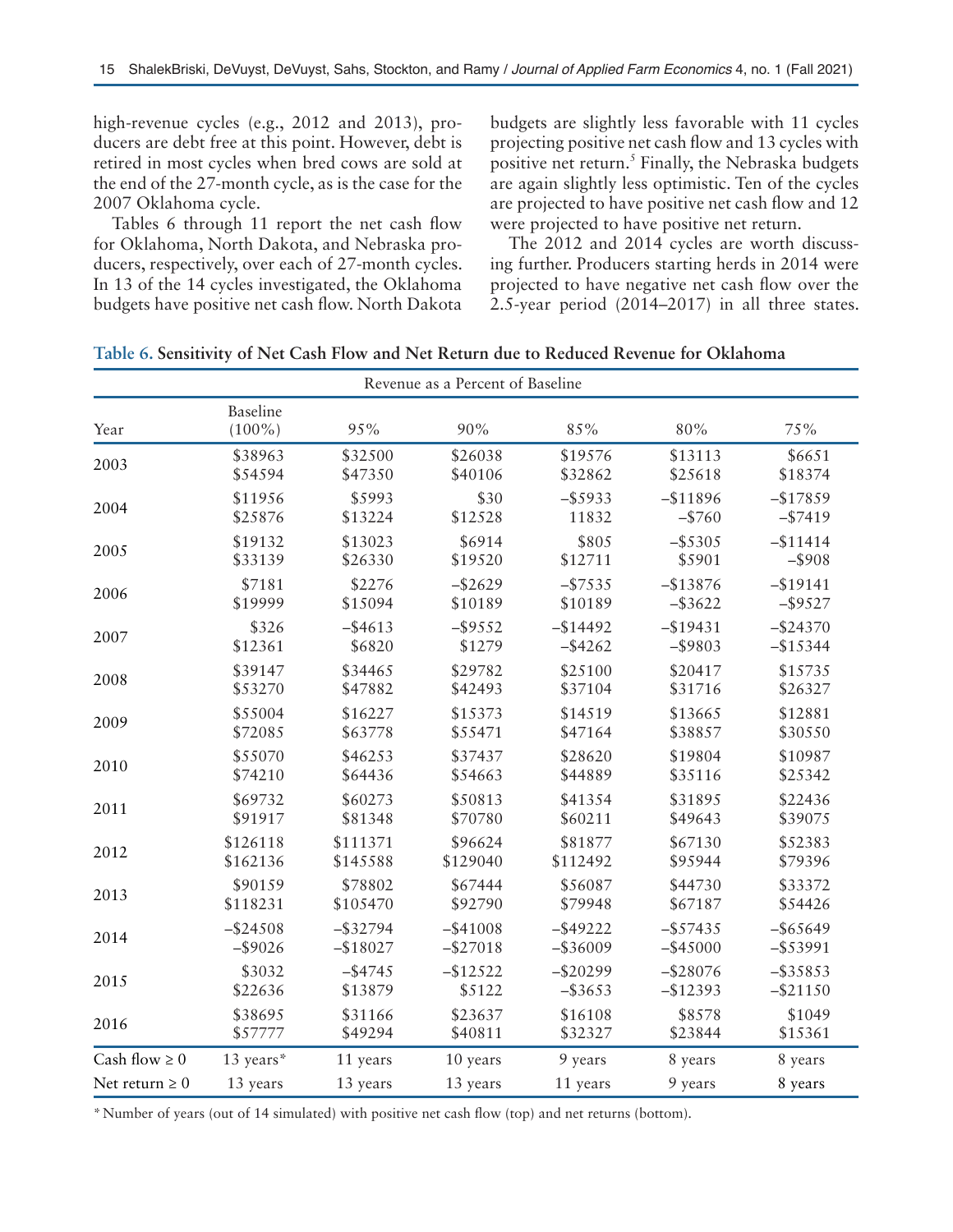| Cost as a Percent of Baseline |                              |             |             |             |             |             |  |
|-------------------------------|------------------------------|-------------|-------------|-------------|-------------|-------------|--|
| Year                          | <b>Baseline</b><br>$(100\%)$ | 105%        | 110%        | 115%        | 120%        | 125%        |  |
| 2003                          | \$38963                      | \$34449     | \$29934     | \$25420     | \$20906     | \$16392     |  |
|                               | \$54594                      | \$50080     | \$45565     | \$41051     | \$36537     | \$32023     |  |
| 2004                          | \$11956                      | \$6591      | \$1225      | $-$ \$4140  | $-$ \$9505  | $-$14870$   |  |
|                               | \$25876                      | \$20511     | \$15145     | \$9780      | \$4415      | $-$ \$950   |  |
| 2005                          | \$19132                      | \$13980     | \$8827      | \$3675      | $-$ \$1478  | $-$ \$6631  |  |
|                               | \$33139                      | \$27987     | \$22834     | \$17682     | \$12529     | \$7376      |  |
| 2006                          | \$7181                       | \$2276      | $-$ \$2629  | $-$ \$7535  | $-$12440$   | $-$17345$   |  |
|                               | \$19999                      | \$15094     | \$10189     | \$5283      | \$378       | $-$ \$4527  |  |
| 2007                          | \$326                        | $-$ \$4613  | $-$ \$9552  | $-$14492$   | $-$ \$19431 | $-$ \$24370 |  |
|                               | \$12361                      | \$6820      | \$1279      | $-$ \$4262  | $-$ \$9803  | $-$ \$15344 |  |
| 2008                          | \$39147                      | \$34465     | \$28782     | \$25100     | \$20417     | \$15735     |  |
|                               | \$53270                      | \$47882     | \$42493     | \$37104     | \$31716     | \$26327     |  |
| 2009                          | \$55004                      | \$50301     | \$45598     | \$40896     | \$36193     | \$31490     |  |
|                               | \$72085                      | \$60971     | \$60971     | \$55414     | \$49858     | \$44301     |  |
| 2010                          | \$55070                      | \$49007     | \$42944     | \$36881     | \$30818     | \$24754     |  |
|                               | \$74210                      | \$67190     | \$60170     | \$53150     | \$46130     | \$39019     |  |
| 2011                          | \$69732                      | \$63759     | \$57787     | \$51814     | \$45841     | \$39869     |  |
|                               | \$91917                      | \$81348     | \$77753     | \$70671     | \$63589     | \$56508     |  |
| 2012                          | \$126118                     | \$117677    | \$109236    | \$100794    | \$92353     | \$83912     |  |
|                               | \$162136                     | \$151894    | \$141652    | \$131410    | \$121168    | \$110926    |  |
| 2013                          | \$90159                      | \$83310     | \$76460     | \$69611     | \$62761     | \$55912     |  |
|                               | \$118231                     | \$109978    | \$101725    | \$93472     | \$85219     | \$79966     |  |
| 2014                          | $-$ \$24508                  | $-$ \$34023 | $-$ \$43466 | $-$ \$52909 | $-$ \$62352 | $-$ \$71794 |  |
|                               | $-$ \$9026                   | $-$19256$   | $-$ \$29476 | $-$ \$39696 | $-$ \$49916 | $-$ \$60136 |  |
| 2015                          | \$3032                       | $-$ \$4593  | $-$12219$   | $-$ \$19844 | $-$ \$27469 | $-$ \$35095 |  |
|                               | \$22636                      | \$14031     | \$5425      | $-$ \$3181  | $-$11786$   | $-$20392$   |  |
| 2016                          | \$38695                      | \$33101     | \$27506     | \$21912     | \$16317     | \$10723     |  |
|                               | \$57777                      | \$51229     | \$44680     | \$38132     | \$31583     | \$25034     |  |
| Cash flow $\geq 0$            | 13 years*                    | 11 years    | 10 years    | 9 years     | 8 years     | 8 years     |  |
| Net return $\geq 0$           | 13 years                     | 13 years    | 13 years    | 11 years    | 11 years    | 9 years     |  |

**Table 7. Sensitivity of Net Cash Flow and Net Return due to Increased Cost for Oklahoma**

\* Number of years (out of 14 simulated) with positive net cash flow and net returns.

This occurred due to a sharp uptick in cattle prices in fall 2014, when heifers were purchased. However, cattle prices were lower in 2016 when steers and heifers from the first calving were sold. Consequently, producers starting in 2014 would have "bought high" and "sold low." Conversely, volatile cattle prices of 2010 to 2015 lead to large positive net cash flows for producers initially buying heifers in 2009 to 2013. In juxtaposition to the producers previously mentioned, these producers "bought low" and "sold high." Net cash flows and returns for the cycle beginning in 2012 are best described as "gaudy" for all three states. Heifers purchased in fall 2012 had purchase prices of around \$160 per cwt. Their first calves sold in fall 2014 had prices approaching \$300 per cwt, and the now 2.5-year-old bred cows were sold for around \$2,650 per head. Of course, the 2012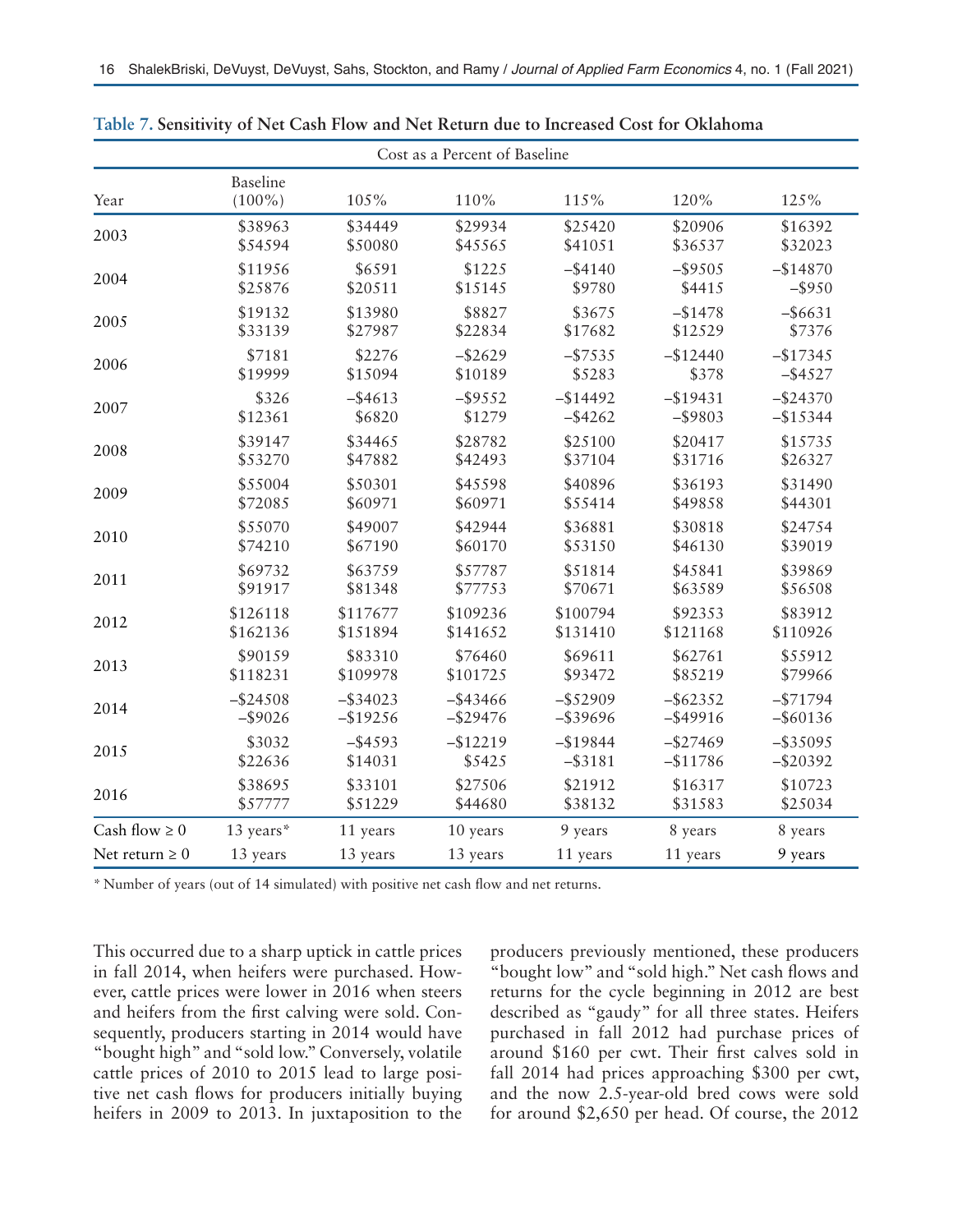| Revenue as a Percent of Baseline |                              |             |             |             |             |             |  |
|----------------------------------|------------------------------|-------------|-------------|-------------|-------------|-------------|--|
| Year                             | <b>Baseline</b><br>$(100\%)$ | 95%         | 90%         | 85%         | 80%         | 75%         |  |
| 2003                             | \$26681                      | \$21257     | \$15834     | \$10410     | \$4986      | $-$ \$437   |  |
|                                  | \$43646                      | \$37374     | \$31102     | \$24830     | \$18558     | \$12286     |  |
| 2004                             | \$23057                      | \$17793     | \$12529     | \$7266      | \$2002      | $-$ \$3262  |  |
|                                  | \$38253                      | \$32229     | \$26206     | \$20182     | \$14159     | \$8135      |  |
| 2005                             | \$21475                      | \$15472     | \$9469      | \$3466      | $-$ \$2536  | $-$ \$8539  |  |
|                                  | \$35627                      | \$28916     | \$22206     | \$15496     | \$8785      | \$2075      |  |
| 2006                             | $-$ \$5050                   | $-$ \$9585  | $-$14121$   | $-$18656$   | $-$ \$23191 | $-$27726$   |  |
|                                  | \$7594                       | \$2426      | $-$ \$2741  | $-$ \$7908  | $-$13076$   | $-$18243$   |  |
| 2007                             | $-$ \$2351                   | $-$ \$6690  | $-$11030$   | $-$ \$15369 | $-$19709$   | $-$ \$24048 |  |
|                                  | \$9742                       | \$4798      | $-$146$     | $-$ \$5090  | $-$10034$   | $-$14978$   |  |
| 2008                             | \$47836                      | \$41699     | \$35562     | \$29425     | \$23288     | \$17151     |  |
|                                  | \$63003                      | \$56108     | \$49212     | \$42317     | \$35421     | \$28526     |  |
| 2009                             | \$74350                      | \$67452     | \$60554     | \$53655     | \$46757     | \$39859     |  |
|                                  | \$92939                      | \$85111     | \$77284     | \$69456     | \$61628     | \$53801     |  |
| 2010                             | \$71468                      | \$63940     | \$56413     | \$48885     | \$41357     | \$33830     |  |
|                                  | \$90347                      | \$81875     | \$73404     | \$64932     | \$56461     | \$47989     |  |
| 2011                             | \$98253                      | \$88614     | \$78974     | \$69334     | \$59694     | \$50054     |  |
|                                  | \$120351                     | \$109607    | \$98862     | \$88117     | \$77372     | \$66627     |  |
| 2012                             | \$200796                     | \$187276    | \$173755    | \$160235    | \$146714    | \$133193    |  |
|                                  | \$237220                     | \$221879    | \$206537    | \$191195    | \$175853    | \$160511    |  |
| 2013                             | \$91169                      | \$81631     | \$72092     | \$62554     | \$53016     | \$43478     |  |
|                                  | \$116631                     | \$105819    | \$95008     | \$84197     | \$73386     | \$62575     |  |
| 2014                             | $-$ \$45521                  | $-$ \$52284 | $-$ \$59048 | $-$ \$65812 | $-$72575$   | $-$ \$79339 |  |
|                                  | $-$ \$30441                  | $-$ \$37958 | $-$ \$45476 | $-$ \$52994 | $-$ \$60511 | $-$ \$68029 |  |
| 2015                             | \$40024                      | \$31868     | \$23712     | \$15556     | \$7400      | $-$ \$756   |  |
|                                  | \$59889                      | \$50740     | \$41590     | \$32441     | \$23292     | \$14143     |  |
| 2016                             | \$73747                      | \$65691     | \$57634     | \$49578     | \$41522     | \$33465     |  |
|                                  | \$94366                      | \$85279     | \$76192     | \$67104     | \$58017     | \$48930     |  |
| Cash flow $\geq 0$               | 11 years*                    | 11 years    | 11 years    | 11 years    | 10 years    | 8 years     |  |
| Net return $\geq 0$              | 13 years                     | 13 years    | 11 years    | 11 years    | 11 years    | 11 years    |  |

**Table 8. Sensitivity of Net Cash Flow and Net Return due to Reduced Revenue for North Dakota**

\* Number of years (out of 14 simulated) with positive net cash flow and net returns.

cycle is an anomaly but the same could be said for the 2014 cycle, just with the high and low prices reversed in order.

Tables 6 through 11 also report the results of sensitivity analyses on revenues and costs. In Tables 6, 8, and 10 revenues were reduced in 5% increments and the resulting projected net cash flows and net returns are reported. Obviously, the frequency of positive net cash flow and net returns declines as revenues are reduced. In the most extreme example, a 25% reduction in all revenues, the number of cycles with positive net cash flows and net returns are down to eight. Still, this suggests a robustness in the strategy. Even if the projected revenues are cut by a quarter, the strategy is slightly more likely than not to be feasible for Oklahoma and North Dakota. Nebraska projections are less robust to revenue reductions with merely three cycles projected to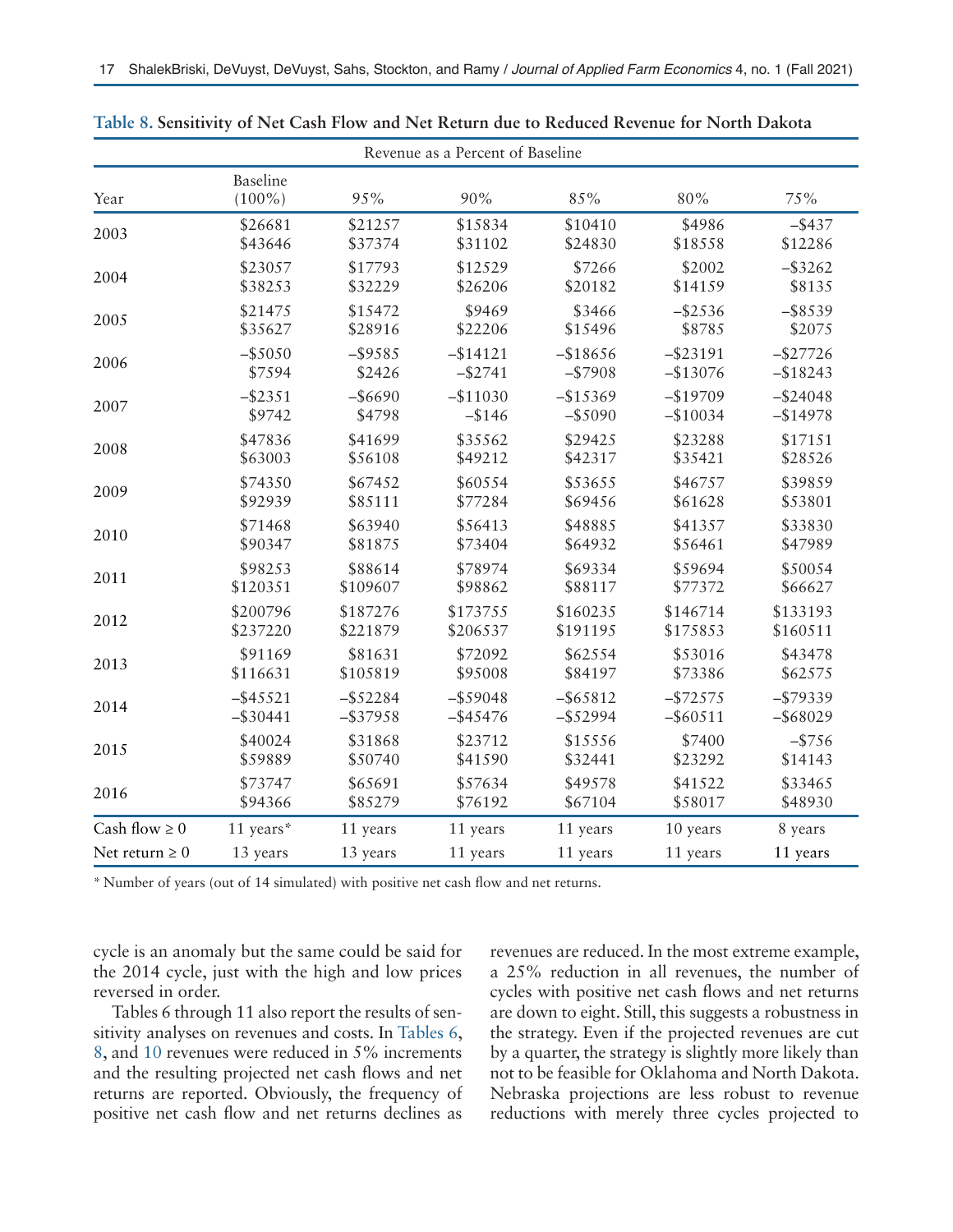| Cost as a Percent of Baseline |                              |             |             |             |             |             |  |
|-------------------------------|------------------------------|-------------|-------------|-------------|-------------|-------------|--|
| Year                          | <b>Baseline</b><br>$(100\%)$ | 105%        | 110%        | 115%        | 120%        | 125%        |  |
| 2003                          | \$26681                      | \$22592     | \$18502     | \$14412     | \$10323     | \$6233      |  |
|                               | \$43646                      | \$39557     | \$35467     | \$31377     | \$27288     | \$23198     |  |
| 2004                          | \$23057                      | \$18946     | \$14835     | \$10724     | \$6613      | \$2502      |  |
|                               | \$38253                      | \$34142     | \$30031     | \$25920     | \$21809     | \$17698     |  |
| 2005                          | \$21475                      | \$16546     | \$11617     | \$6688      | \$1759      | $-$ \$3170  |  |
|                               | \$35627                      | \$30698     | \$25769     | \$20840     | \$15911     | \$10982     |  |
| 2006                          | $-$ \$5050                   | $-$ \$9838  | $-$14626$   | $-$19413$   | $-$ \$24201 | $-$ \$28989 |  |
|                               | \$7594                       | \$2806      | $-$1982$    | $-$ \$6769  | $-$11557$   | $-$16345$   |  |
| 2007                          | $-$ \$2351                   | $-$ \$6808  | $-$11265$   | $-$15722$   | $-$ \$20179 | $-$ \$24636 |  |
|                               | \$9742                       | \$5285      | \$828       | $-$ \$3629  | $-$ \$8086  | $-$12543$   |  |
| 2008                          | \$47836                      | \$44091     | \$40345     | \$36600     | \$32855     | \$29110     |  |
|                               | \$63003                      | \$59258     | \$55512     | \$51767     | \$48022     | \$44277     |  |
| 2009                          | \$74350                      | \$71169     | \$67989     | \$64808     | \$61627     | \$58446     |  |
|                               | \$92939                      | \$89758     | \$86578     | \$83397     | \$80216     | \$77035     |  |
| 2010                          | \$71468                      | \$67514     | \$63559     | \$59605     | \$55651     | \$51697     |  |
|                               | \$90347                      | \$86393     | \$82438     | \$78484     | \$74530     | \$70576     |  |
| 2011                          | \$98253                      | \$93526     | \$88799     | \$84072     | \$79344     | \$74617     |  |
|                               | \$120351                     | \$115624    | \$110897    | \$106170    | \$101442    | \$96715     |  |
| 2012                          | \$200796                     | \$197316    | \$193835    | \$190354    | \$186873    | \$183392    |  |
|                               | \$237220                     | \$233740    | \$230259    | \$226778    | \$223297    | \$219816    |  |
| 2013                          | \$91169                      | \$86189     | \$81209     | \$76230     | \$71250     | \$66270     |  |
|                               | \$116631                     | \$111651    | \$106671    | \$101692    | \$96712     | \$91732     |  |
| 2014                          | $-$ \$45521                  | $-$ \$54560 | $-$ \$63600 | $-$ \$72640 | $-$ \$81680 | $-$ \$90719 |  |
|                               | $-$ \$30441                  | $-$ \$39480 | $-$ \$48520 | $-$ \$57560 | $-$ \$66600 | $-$ \$75639 |  |
| 2015                          | \$40024                      | \$33869     | \$27714     | \$21560     | \$15405     | \$9250      |  |
|                               | \$59889                      | \$53734     | \$47579     | \$41425     | \$35270     | \$29115     |  |
| 2016                          | \$73747                      | \$69378     | \$65009     | \$60640     | \$56271     | \$51902     |  |
|                               | \$94366                      | \$89997     | \$85628     | \$81259     | \$76890     | \$72521     |  |
| Cash flow $\geq 0$            | 11 years*                    | 11 years    | 11 years    | 11 years    | 11 years    | 10 years    |  |
| Net return $\geq 0$           | 13 years                     | 13 years    | 12 years    | 11 years    | 11 years    | 11 years    |  |

**Table 9. Sensitivity of Net Cash Flow and Net Return due to Increased Cost for North Dakota**

\*Number of years (out of 14 simulated) with positive net cash flow and net returns.

have positive net cash flow and seven cycles showing positive net returns.

Similar results are reported in Tables 7, 9, and 11 with costs increasing in 5% increments. Again, the projected budgets shown are reasonably optimistic for a feasible herd-building strategy in Oklahoma and North Dakota. The results are slightly less sensitive to cost increases than the previous revenue reductions. Nebraska, while showing less sensitivity to cost increases than revenue declines, still struggles to project positive net cash flow and net returns when costs are 25% higher than baseline values. However, at 20% increase in costs, half of the cycles showed positive net cash flow and slightly more than half (nine out of 14) had nine cycles with positive net returns.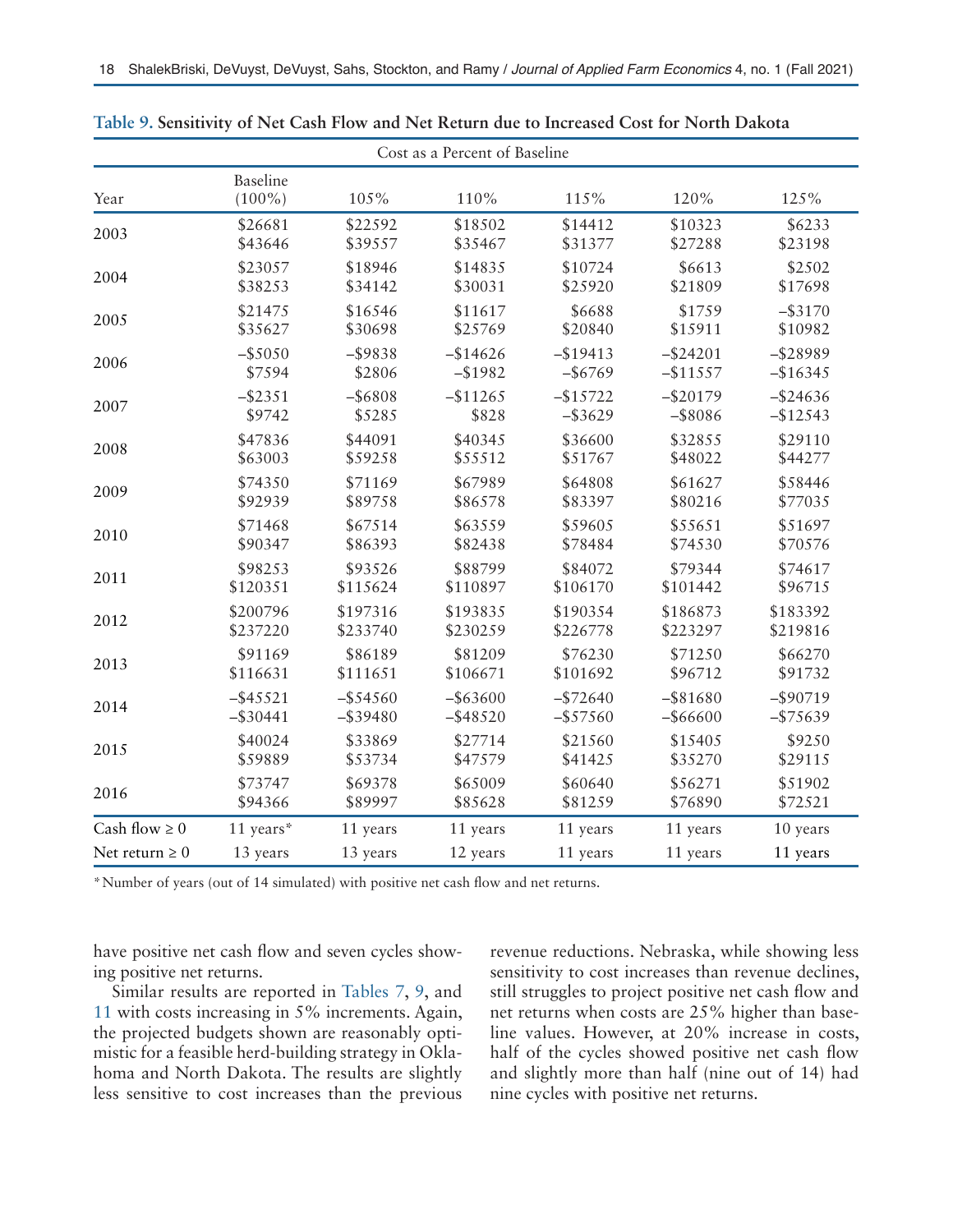| Revenue as a Percent of Baseline |                              |             |             |             |             |             |  |
|----------------------------------|------------------------------|-------------|-------------|-------------|-------------|-------------|--|
| Cycle                            | <b>Baseline</b><br>$(100\%)$ | 95%         | 90%         | 85%         | 80%         | 75%         |  |
| 2003                             | \$29197                      | \$22270     | \$15343     | \$8415      | \$1488      | $-$ \$5439  |  |
|                                  | \$44828                      | \$37119     | \$29410     | \$21702     | \$13993     | \$6284      |  |
| 2004                             | \$8540                       | \$2170      | $-$ \$4200  | $-$10570$   | $-$16941$   | $-$ \$23311 |  |
|                                  | \$24055                      | \$16909     | \$9763      | \$2617      | $-$ \$4529  | $-$11674$   |  |
| 2005                             | $-$ \$233                    | $-$ \$6773  | $-$ \$13314 | $-$19855$   | $-$ \$26396 | $-$ \$32937 |  |
|                                  | \$14702                      | \$7415      | \$127       | $-$7160$    | $-$14448$   | $-$ \$21736 |  |
| 2006                             | \$1101                       | $-$ \$4450  | $-$10001$   | $-$15552$   | $-$ \$21103 | $-$ \$26654 |  |
|                                  | \$14325                      | \$8113      | \$1901      | $-$ \$4311  | $-$10523$   | $-$16736$   |  |
| 2007                             | $-$17448$                    | $-$ \$22607 | $-$27767$   | $-$ \$32926 | $-$ \$38085 | $-$ \$43245 |  |
|                                  | $-$ \$4601                   | $-$10403$   | $-$16204$   | $-$22006$   | $-$ \$27808 | $-$ \$33609 |  |
| 2008                             | \$24573                      | \$17450     | \$10327     | \$3204      | $-$ \$3920  | $-$11043$   |  |
|                                  | \$39856                      | \$31969     | \$24081     | \$16194     | \$8307      | \$420       |  |
| 2009                             | \$52520                      | \$44421     | \$36322     | \$28223     | \$20124     | \$12025     |  |
|                                  | \$71979                      | \$62907     | \$53835     | \$44763     | \$35691     | \$26619     |  |
| 2010                             | \$40092                      | \$31170     | \$22248     | \$13326     | \$4404      | $-$ \$4518  |  |
|                                  | \$59551                      | \$49656     | \$39761     | \$29866     | \$19972     | \$10077     |  |
| 2011                             | \$38297                      | \$28086     | \$17875     | \$7664      | $-$ \$2546  | $-$12757$   |  |
|                                  | \$61584                      | \$50208     | \$38833     | \$27458     | \$16083     | \$4708      |  |
| 2012                             | \$126425                     | \$111678    | \$96931     | \$82184     | \$67437     | \$52690     |  |
|                                  | \$162443                     | \$145895    | \$129347    | \$112799    | \$96252     | \$79704     |  |
| 2013                             | \$55380                      | \$43218     | \$31056     | \$18894     | \$6732      | $-$ \$5430  |  |
|                                  | \$83452                      | \$69886     | \$56321     | \$42755     | \$29190     | \$15624     |  |
| 2014                             | $-$ \$61153                  | $-$ \$70031 | $-$ \$78908 | $-$ \$87785 | $-$ \$96662 | $-$105540$  |  |
|                                  | $-$ \$44188                  | $-$ \$53914 | $-$ \$63639 | $-$73365$   | $-$ \$83090 | $-$ \$92816 |  |
| 2015                             | $-$15232$                    | $-$ \$23691 | $-$ \$32151 | $-$ \$40610 | $-$ \$49070 | $-$ \$57529 |  |
|                                  | \$6605                       | $-$ \$2946  | $-$12497$   | $-$ \$22049 | $-$ \$31600 | $-$ \$41151 |  |
| 2016                             | \$11010                      | \$2790      | $-$ \$5430  | $-$13649$   | $-$ \$21869 | $-$ \$30089 |  |
|                                  | \$32151                      | \$22874     | \$13597     | \$4320      | $-$ \$4956  | $-$ \$14233 |  |
| Cash flow $\geq 0$               | 10 years*                    | 9 years     | 7 years     | 7 years     | 5 years     | 3 years     |  |
| Net return $\geq 0$              | 12 years                     | 11 years    | 11 years    | 9 years     | 7 years     | 7 years     |  |

**Table 10. Sensitivity of Net Cash Flow and Net Return due to Decreased Revenue for Nebraska**

\*Number of years (out of 14 simulated) with positive net cash flow (top) and net returns (bottom).

#### **CONCLUSIONS**

High capital outlays for the purchase of a herd creates an entry barrier for beginning cow-calf producers. This study developed and analyzed a strategy for beginning rancher herd building. Using cash flow budgeting, the baseline model indicated new producers could cash flow a purchase of 100 heifers, breed and calve them, and then rebreed to sell as "twos-coming-threes." At the end of a 2.5 year production cycle, producers were projected to be debt free and own 29 replacement heifers in most cycles evaluated. High calf prices in fall 2014 were projected to lead to negative net cash flows in the three states. Nebraska producers were also projected to have negative net cash flow in the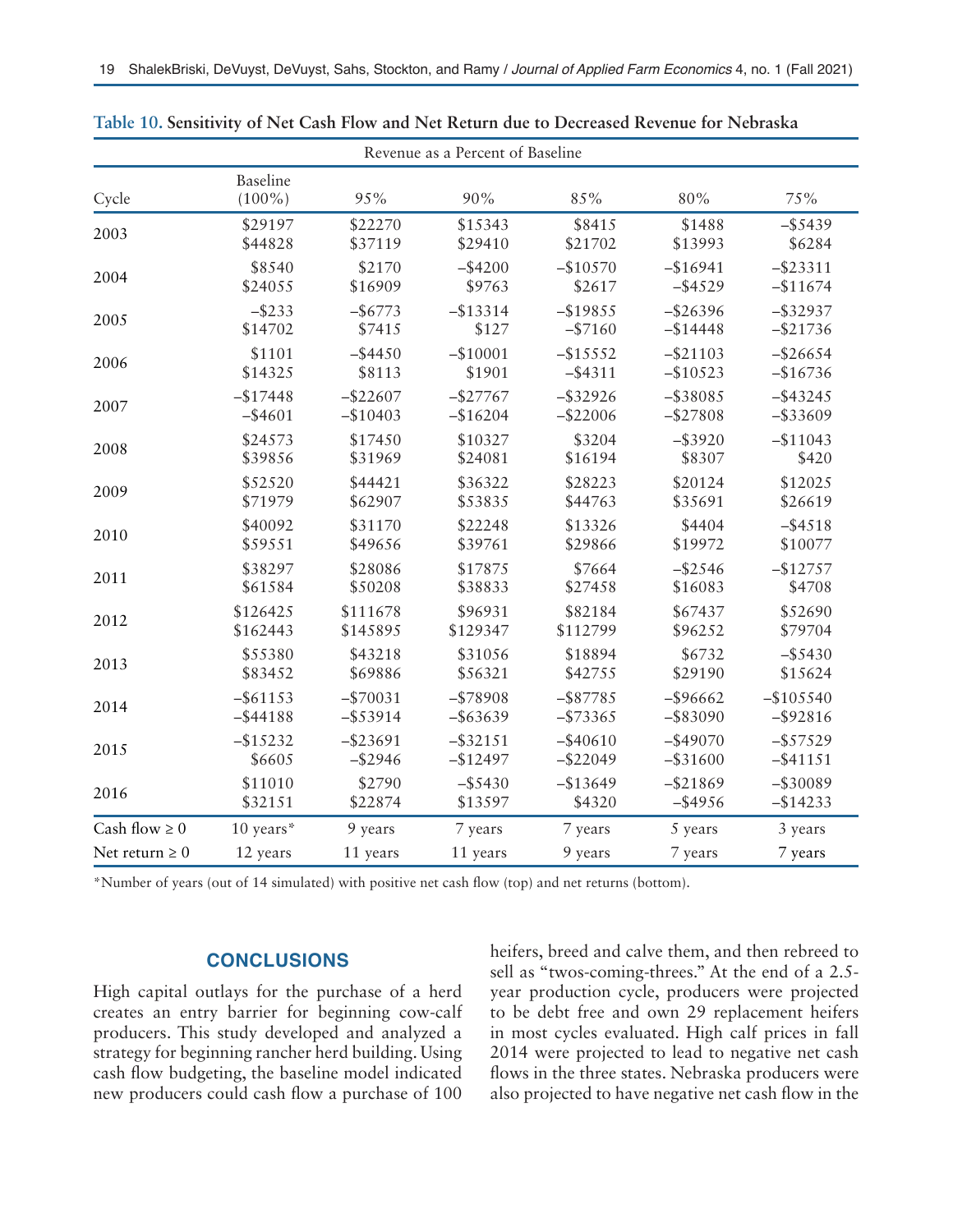| Cost as Percent of Baseline |                              |          |          |          |           |           |
|-----------------------------|------------------------------|----------|----------|----------|-----------|-----------|
| Year                        | <b>Baseline</b><br>$(100\%)$ | 105%     | 110%     | 115%     | 120%      | 125%      |
| 2003                        | 29197                        | 23730    | 18262    | 12795    | 7327      | 1860      |
|                             | 44828                        | 39361    | 33893    | 28426    | 22958     | 17491     |
| 2004                        | 8540                         | 2597     | $-3346$  | $-9289$  | $-15233$  | $-21176$  |
|                             | 24055                        | 18112    | 12169    | 6226     | 282       | $-5661$   |
| 2005                        | $-233$                       | $-6785$  | $-13338$ | $-19890$ | $-26443$  | $-32995$  |
|                             | 14702                        | 8150     | 1597     | $-4955$  | $-11508$  | $-18060$  |
| 2006                        | 1101                         | $-4395$  | $-9891$  | $-15386$ | $-20882$  | $-26378$  |
|                             | 14325                        | 8829     | 3333     | $-2162$  | $-7658$   | $-13154$  |
| 2007                        | $-17448$                     | $-23480$ | $-29512$ | $-35543$ | $-41575$  | $-47607$  |
|                             | $-4601$                      | $-10633$ | $-16665$ | $-22696$ | $-28728$  | $-34760$  |
| 2008                        | 24573                        | 18679    | 12784    | 6890     | 995       | $-4899$   |
|                             | 39856                        | 33962    | 28067    | 2173     | 16278     | 10384     |
| 2009                        | 52520                        | 47047    | 41574    | 36101    | 30628     | 25155     |
|                             | 71979                        | 66506    | 61033    | 55560    | 50087     | 44614     |
| 2010                        | 40092                        | 33175    | 26257    | 19340    | 12423     | 5505      |
|                             | 59551                        | 52634    | 45716    | 38799    | 31882     | 24964     |
| 2011                        | 38297                        | 30001    | 21705    | 13409    | 5113      | $-3183$   |
|                             | 61584                        | 53288    | 44992    | 36696    | 28400     | 20104     |
| 2012                        | 126425                       | 117999   | 109574   | 101148   | 92722     | 84296     |
|                             | 162443                       | 154017   | 145592   | 137166   | 128740    | 120314    |
| 2013                        | 55380                        | 45987    | 36594    | 27201    | 17808     | 8415      |
|                             | 83452                        | 74059    | 64666    | 55273    | 45880     | 36487     |
| 2014                        | $-61153$                     | $-73088$ | $-85023$ | $-96958$ | $-108893$ | $-120828$ |
|                             | $-44188$                     | $-56123$ | $-68058$ | $-79993$ | $-91928$  | $-103863$ |
| 2015                        | $-15232$                     | $-24453$ | $-33674$ | $-42895$ | $-52116$  | $-61337$  |
|                             | 6605                         | $-2616$  | $-11837$ | $-21058$ | $-30279$  | $-39500$  |
| 2016                        | 11010                        | 3341     | $-4329$  | $-11998$ | $-19667$  | $-27337$  |
|                             | 32151                        | 24482    | 16812    | 9143     | 1474      | $-6196$   |
| Cash flow $\geq$ 0          | 10 years*                    | 9 years  | 7 years  | 7 years  | 7 years   | 5 years   |
| Net return $\geq$ 0         | 12 years                     | 11 years | 11 years | 9 years  | 9 years   | 7 years   |

**Table 11. Sensitivity of Net Cash Flow and Net Return due to Increased Cost for Nebraska**

\*Number of years (out of 14 simulated) with positive net cash flow and net returns.

cycles beginning in 2005 and 2007 primarily due to higher pasture rental rates than in Oklahoma and North Dakota. However, baseline cash flow budgets are positive in most of the cycles for the three states.

The results from the multiyear cash flow projections for herd building are encouraging. Regardless of state or year, building a herd for a first-time producer seems financially feasible except when feeder cattle prices spike. It should be noted that producers do incur operating debt under this strategy. However, throughout the 27 months that our scenario covers, producers pay down part of their expenses through selling cull heifers, steer calves, and open cows.

New or young producers find building a cow herd financially challenging. For producers considering building a herd, this analysis provides a framework analyzing financial feasibility. These results may provide guidance to policy makers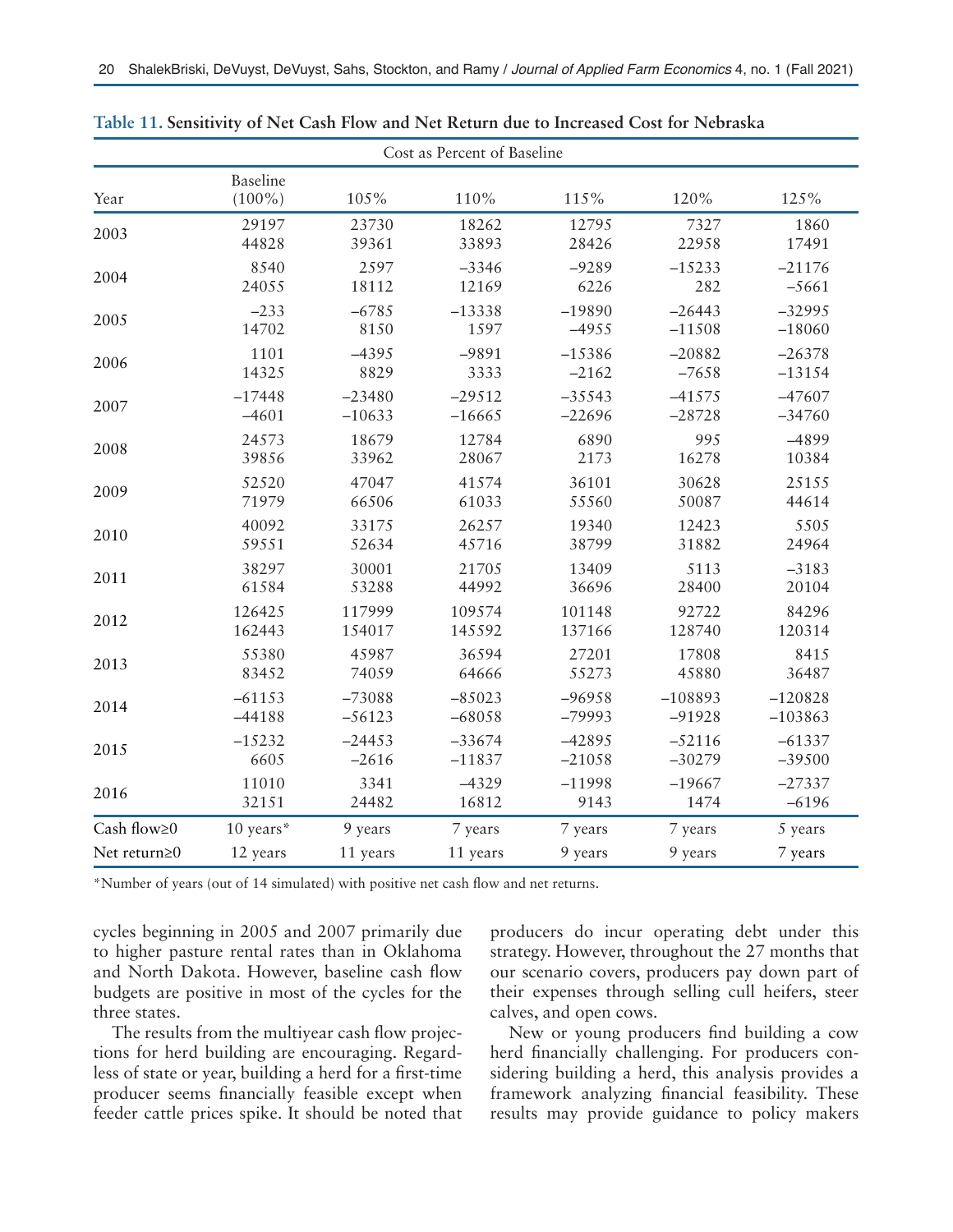seeking avenues to assist new producers. Several programs are available to assist new producers overcome the financial challenges associated with farm startups. Subsidized loan programs may need modification to fit the proposed strategy but it appears that repayment is likely. Overall, this study concludes that allowing first-time producers to finance the initial purchase of heifers and a portion of the subsequent operating cost can lead to positive net cash flows for producers and the establishment of a breeding herd.

## **NOTES**

1. We assumed that 30% of the heifer crop is not suitable for retention as breeding stock due to phenotype, temperament, etc.

2. A rebred cow between two and three years of age is called a "two-coming-three" in the trade.

3. This market price likely understates the market value of cows of this age as they are under 30 months of age, called "heiferettes," and so qualify as Maturity A beef (Hale et al., 2013).

4. This is also a conservative assumption. Many of these "open" cows are bred late and would still sell as bred cows, thus earning a higher sale price.

5. Net cash flow can be improved in all scenarios by decreasing the percent of heifers retained. So, net return is the upper limit of net cash flow.

### **REFERENCES**

- Ackoff, S., Bahrenburg, A., & Shute, L. L. (2017). Building a future with farmers: Results and recommendations from the National Young Farmer Survey. [https://www.youngfarmers.org/wp-content/uploads](https://www.youngfarmers.org/wp-content/uploads/2018/02/NYFC-Report-2017.pdf) [/2018/02/NYFC-Report-2017.pdf](https://www.youngfarmers.org/wp-content/uploads/2018/02/NYFC-Report-2017.pdf)
- Ahearn, M. C. (2011). Potential challenges for beginning farmers and ranchers. [https://www.choicesmagazine](https://www.choicesmagazine.org/choices-magazine/theme-articles/innovations-to-support-beginning-farmers-and-ranchers/potential-challenges-for-beginning-farmers-and-ranchers) [.org/choices-magazine/theme-articles/innovations-to](https://www.choicesmagazine.org/choices-magazine/theme-articles/innovations-to-support-beginning-farmers-and-ranchers/potential-challenges-for-beginning-farmers-and-ranchers) [-support-beginning-farmers-and-ranchers/potential](https://www.choicesmagazine.org/choices-magazine/theme-articles/innovations-to-support-beginning-farmers-and-ranchers/potential-challenges-for-beginning-farmers-and-ranchers) [-challenges-for-beginning-farmers-and-ranchers](https://www.choicesmagazine.org/choices-magazine/theme-articles/innovations-to-support-beginning-farmers-and-ranchers/potential-challenges-for-beginning-farmers-and-ranchers)
- Bierlen, R., Dixon, B. L., Ahrendsen, B. L., & Barry, P. J. (1998). Credit constraints, farm characteristics, and the farm economy: Differential impacts on feeder cattle and beef cow inventories. *American Journal of Agricultural Economics, 80*(4), 708–723.
- Doye, D., Kletke, D. & Fischer, B (2002). Oklahoma pasture rental rates, 2002–2003. Current Report CR-216. Oklahoma Cooperative Extension Service, Stillwater.
- Doye, D., & Sahs, R. (2004). Oklahoma pasture rental rates, 2004–2005. Current Report CR-216. Oklahoma Cooperative Extension Service, Stillwater.
- Doye, D., & Sahs, R. (2006). Oklahoma pasture rental rates, 2006–2007. Current Report CR-216. Oklahoma Cooperative Extension Service, Stillwater.
- Doye, D., & Sahs, R. (2008). Oklahoma pasture rental rates, 2008–2009. Current Report CR-216. Oklahoma Cooperative Extension Service, Stillwater.
- Doye, D., & Sahs, R. (2010). Oklahoma pasture rental rates, 2010–2011. Current Report CR-216. Oklahoma Cooperative Extension Service, Stillwater.
- Doye, D., & Sahs, R. (2012). Oklahoma pasture rental rates, 2012–2013. Current Report CR-216. Oklahoma Cooperative Extension Service, Stillwater.
- Doye, D., & Sahs, R. (2014). Oklahoma pasture rental rates, 2014–2015. Current Report CR-216. Oklahoma Cooperative Extension Service, Stillwater.
- Doye, D., & Sahs, R. (2016). Oklahoma pasture rental rates, 2016–2017. Current Report CR-216. Oklahoma Cooperative Extension Service, Stillwater.
- Doye, D., Sahs, R., Peel, D., & DeVuyst, E. A. (2013). Financing herd rebuilding after the 2011 drought. *Journal of the American Society of Farm Managers and Rural Appraisers, 76*(1), 1–8.
- Hale, D. S., Goodson, K., & Savell, J. W. (2013.) USDA beef quality and yield grades. https://meat.tamu.edu/ beefgrading/. Accessed April 2, 2021.
- Jansen, J., & Stokes, J. (2018). Nebraska farm real estate market highlights. Department of Agricultural Economics University of Nebraska–Lincoln.
- Katchova, A. L., & Dinterman, R. (2018). Evaluating financial stress and performance of beginning farmers during the agricultural downturn. *Agricultural Finance Review, 78*(4), 457–469.
- Livestock Marketing Information Center. (2021). Cull cow prices. [https://www.lmic.info/members-only/Spread](https://www.lmic.info/members-only/Spreadsheets/Cattle/FeederPrices) [sheets/Cattle/FeederPrices](https://www.lmic.info/members-only/Spreadsheets/Cattle/FeederPrices) Accessed April 5, 2021.
- Manning, L. (2019). Beginning farmers identify three barriers. [https://www.agriculture.com/news/business](https://www.agriculture.com/news/business/barriers-for-beginning-farmers) [/barriers-for-beginning-farmers](https://www.agriculture.com/news/business/barriers-for-beginning-farmers)
- Nerhing, R., Gillespie, J., Hallahan., C., Michael Harris, J., & Erickson, K. (2014). What is driving economic and financial success of US cow-calf operations? *Agricultural Finance Review, 74*, 311–325.
- North Dakota Career and Technical Education. (2021). North Dakota farm business management education annual reports. [https://www.ndfarmmanagement](https://www.ndfarmmanagement.com/reports.html) [.com/reports.html](https://www.ndfarmmanagement.com/reports.html). Accessed April 2, 2021.
- Oklahoma State University. (2017). Cowculator 2.0. [http://oqbn.okstate.edu/calculators.](http://oqbn.okstate.edu/calculators) Accessed April 2, 2021.
- Sahs, R. (2018). Oklahoma pasture rental rates, 2018– 2019. Current Report CR-216. Oklahoma Cooperative Extension Service, Stillwater.
- Trejo-Pech, C. J. O., Bruhin, J., Boyer, C. N., & Smith, S. A. (2021). Profitability, risk and cash flow